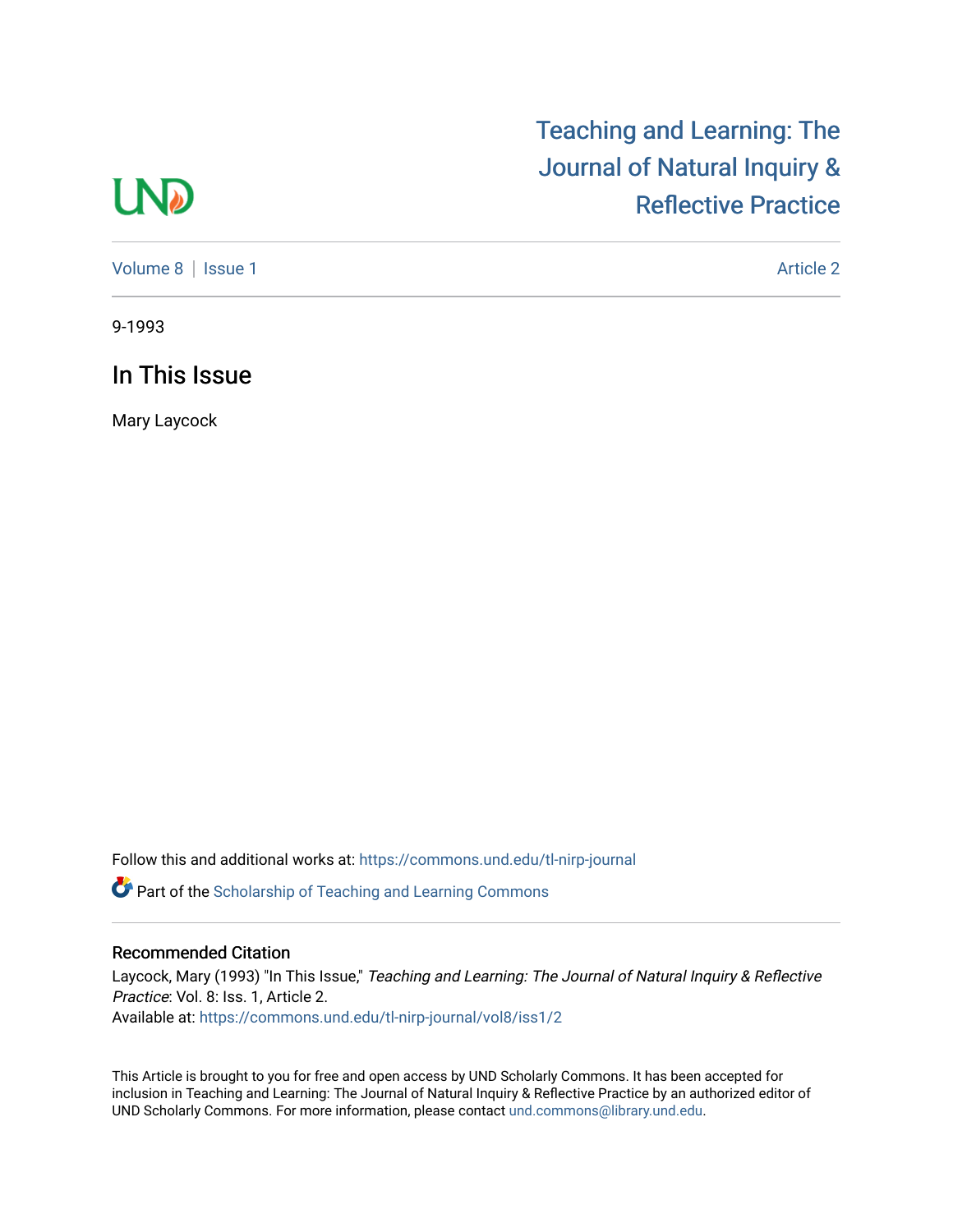#### IN THIS ISSUE: From the Editor

We begin the Fall 1993 issue by exploring the learning of young children.

In their article *"Words and Music: The Relationship Between Group Singing and Literacy Learning"* Brenda S. Engel, Nancy Langstaff, and Mary B. Snow share their observations of music and movement as preparation for reading. BRENDA S. ENGEL started professional life as an elementary grades art teacher. She was on the graduate faculty at Lesley College from 1976-1991 where her work was primarily in the field of qualitative evaluation. Although now officially retired, Brenda still maintains an office at the College and continues to work in the fields of literacy learning, documentation, and art education. NANCY LANGSTAFF is currently the Director of the Creative Arts in Learning program at Lesley College Graduate School, which focuses on the integration of the arts in teaching and learning. Coming from a strong background in the arts, which included performing as a pianist and harpsichordist, Nancy has always incorporated the arts into her own classroom teaching, both with children and with college students. She has a particular interest in the role that the arts can play in multicultural education, and in fostering success for students who have difficulty learning only through traditional modes. Langstaff lives in Cambridge, MA. She is the author of several books on teaching and learning, and has co-authored books on music for children with John Langstaff. MARY B. SNOW is presently an Associate Professor at the Center for Reading Recovery, Lesley College Graduate School, Cambridge, MA. She worked with Don Holda way establishing the Cambridge Lesley Literacy Project and with Brenda Engel on the longitudinal evaluation of children's progress in literacy learning in that project.

*Critical Thinking in the Early Years: Connecting Language and Thought"* was contributed by BARBARA THAYER-BACON, an assistant professor in the Department of Foundations and Inquiry at Bowling Green State University in Bowling Green, OH. She teaches "Introduction to Teaching," "American Education in a Pluralistic Society," and "Philosophy of Education." Her primary areas of scholarship are philosophy of education, critical thinking, epistemology, feminist theory, and educational reform. She was an elementary Montessori teacher for six years, as well as a public school elementary teacher. She is also the proud mother of four children, ranging from a daughter who is a sophomore in college down to a three year old son just starting preschool.

From students to their teachers ...

**Indian Report Follows** 

MICHELLE COLLAY has studied new teachers in rural and suburban schools for many years. She became intrigued with the family metaphors which are found in schools as a young teacher in California, and saw similar patterns emerge in rural settings in Oregon. With the support of Mary Harris and the Bush Foundation, she continued this work in small, prairie settings. Collay is currently the director of Graduate Education programs at Hamline University in St. Paul, MN, and has become a student of life in urban schools. She shares her findings in *'In loco parentis: Dilemmas for New Teachers in Rural Schools."* 

ROBERT BOODY is an assistant professor in the Department of Educational Psychology and Foundations at the University of Northern Iowa who, in *"Educational Technology and the Technological Mindset: Friend or Foe?,"* explores his relationship with technology and how it was formed.